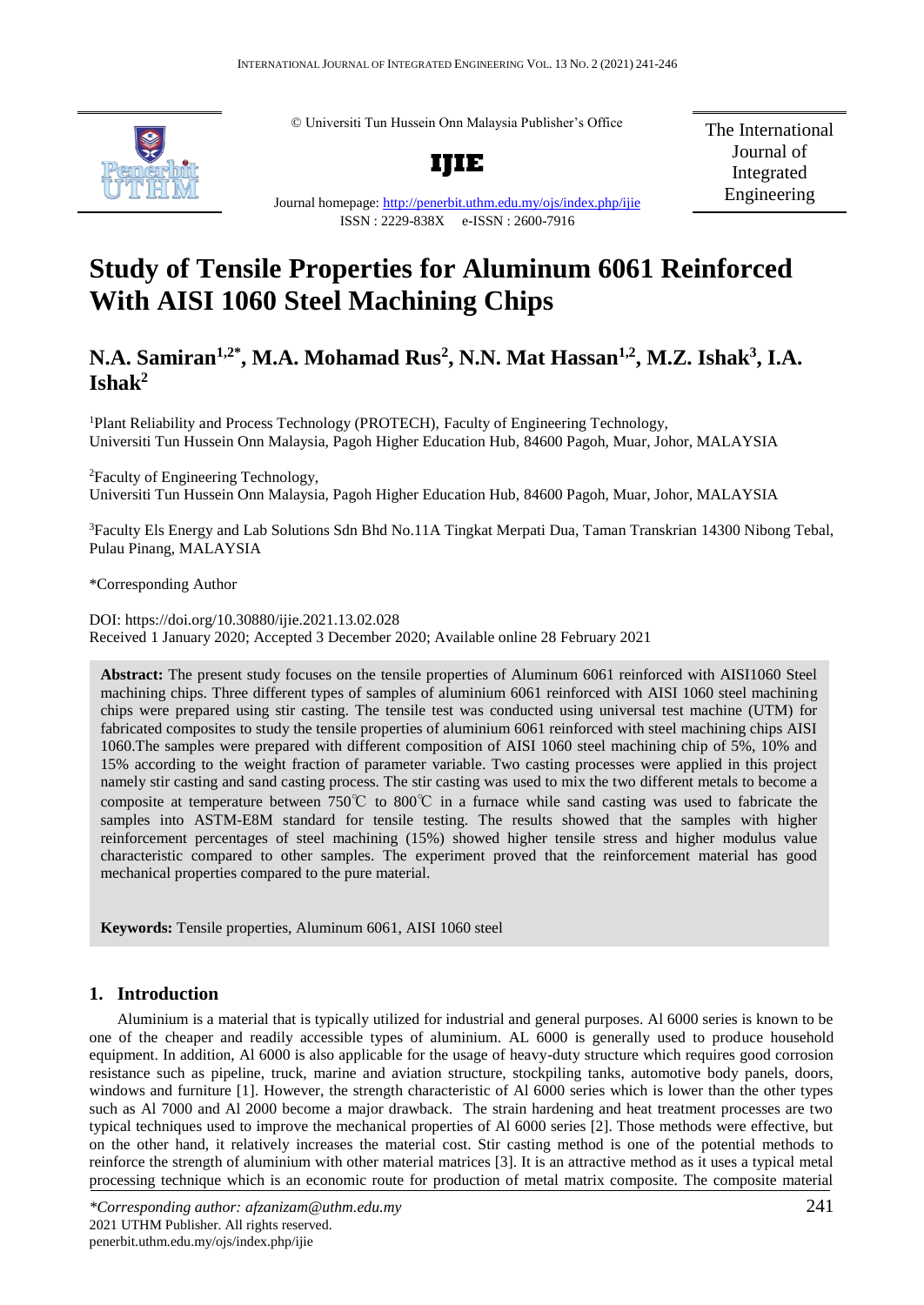preparation cost by stir casting method is approximately in the range of between 0.3 and 0.5 lower as compared to the other method [4].

Stir casting of metal matrix composites (MMC) is a process of introducing alumina particles into aluminium melt by stirring molten aluminium alloys containing the ceramic powders. In a stir casting process, the reinforcing phases are distributed into molten matrix by mechanical stirrer. The resultant molten alloy, with ceramic particles, can then be used for die casting, permanent mould casting, or sand casting. Study on aluminium casting method has been previously investigated by many researchers. A study has been conducted to alternatively use biomass ash instead of silica sand for preparation of molds in foundries as to mitigate the economic and environmental impact of sand mining and transportation [3]. The characteristic of prepared molds are thoroughly investigated to ensure their suitability to be poured with molten metal (LM 24 aluminium alloy). The molds strength of compression exhibited an increase from 360 gm/cm2 to 510 gm/cm2. The filling defects which were integrated with thin wall section is previously investigated. It thus affects the properties of 1060 aluminium casting via sand casting process. The result showed that the thin wall section (1mm-2.5mm) demonstrated a quick solidification before the metal was entirely occupied the mould cavity [4]. The production of Aluminum based MMC or co-cast components with high conductive characteristic produced using casting method has also been thoroughly investigated. A few arrangements of matrix-reinforcement and matrix-insert couples were assessed. The characteristic performance of those arrangement was also calculated using numerical simulation. The components of Aluminum-Diamond, Aluminum-Reduced Graphene Oxide and Aluminum-Thermal Pyrolytic Graphite were produced. The characteristic quality of those components were investigated via experimental testing. Results showed that specimen which contaminated with particulate of diamond exhibited a slightly higher performance as compared to straight aluminum [5].

The steel industry generally produces huge tons of wastes every year. Most of the steel waste is in the form of machining chips. Those chips are the waste resulted from the various machining activities such as milling, turning, drilling and grinding [6]. Any attempt to dispose and recycle those chips becomes a critical environmental issues and also an economic challenge. The waste steel chips can be used to reinforce the aluminium 6061 to form composite material by using stir casting. This significantly improves the strength of aluminium 6061 in the form of composite compared to original Al 6061. Thus, the present study aims to investigate the effect of using the waste carbon steel 1060 machining chips as a reinforcement matrix for aluminium through sand casting method.

#### **2. Methodology**

The present chapter explained briefly on the selection of the materials and processing methods. The properties of the Al6061 alloy and the preparation of Al6061 reinforced with the ASI1060 carbon steel were thoroughly discussed. The prepared composites used stir casting method. The properties of the reinforced material such as yield strength, elastic modulus and ultimate stress were carried out in the processed sheets through tensile test.

#### **2.1 Specimens Preparation**

The composite of 3 specimens were fabricated using sand casting method which contained 5%, 10% and 15% steel machining chips as listed in Table 1. The test of material mechanical properties was conducted twice for each specimen, and thus a total 6 samples were fabricated to ensure repetitiveness of the obtained results. The test matrix of all 6 specimens are showed in Table 2. Figure 1 (a)-(d) shows the process of fabricating the specimens of composite.

#### **2.2 Stir Casting**

The composites were prepared by stir casting process as depicted in Figure 2(a) and (b). The material matrix was primarily melted in the furnace using a temperature range of 3000oC. The furnace was equipped with temperature controller in which k type thermocouple was used to control and measure the temperature. An electric motor was installed at the top of the furnace to produce stirring effect via the stirrer. The speed controller was also provided to vary the control speed of the stirrer.

| Table 1 - Composition of Al 6061 and Steel Machining Chips |                        |                         |  |  |  |  |  |
|------------------------------------------------------------|------------------------|-------------------------|--|--|--|--|--|
|                                                            | Mass of aluminium 6061 | Mass of machining chips |  |  |  |  |  |
| Specimen composition                                       | alloy used (gram)      | used (gram)             |  |  |  |  |  |
| 5% machining chips +95% aluminium                          | 256.5                  | 13.5                    |  |  |  |  |  |
| 10% machining chips $+$ 90% aluminium                      | 243                    | 27                      |  |  |  |  |  |
| 15% machining chips $+85%$ aluminium                       | 229.5                  | 40.5                    |  |  |  |  |  |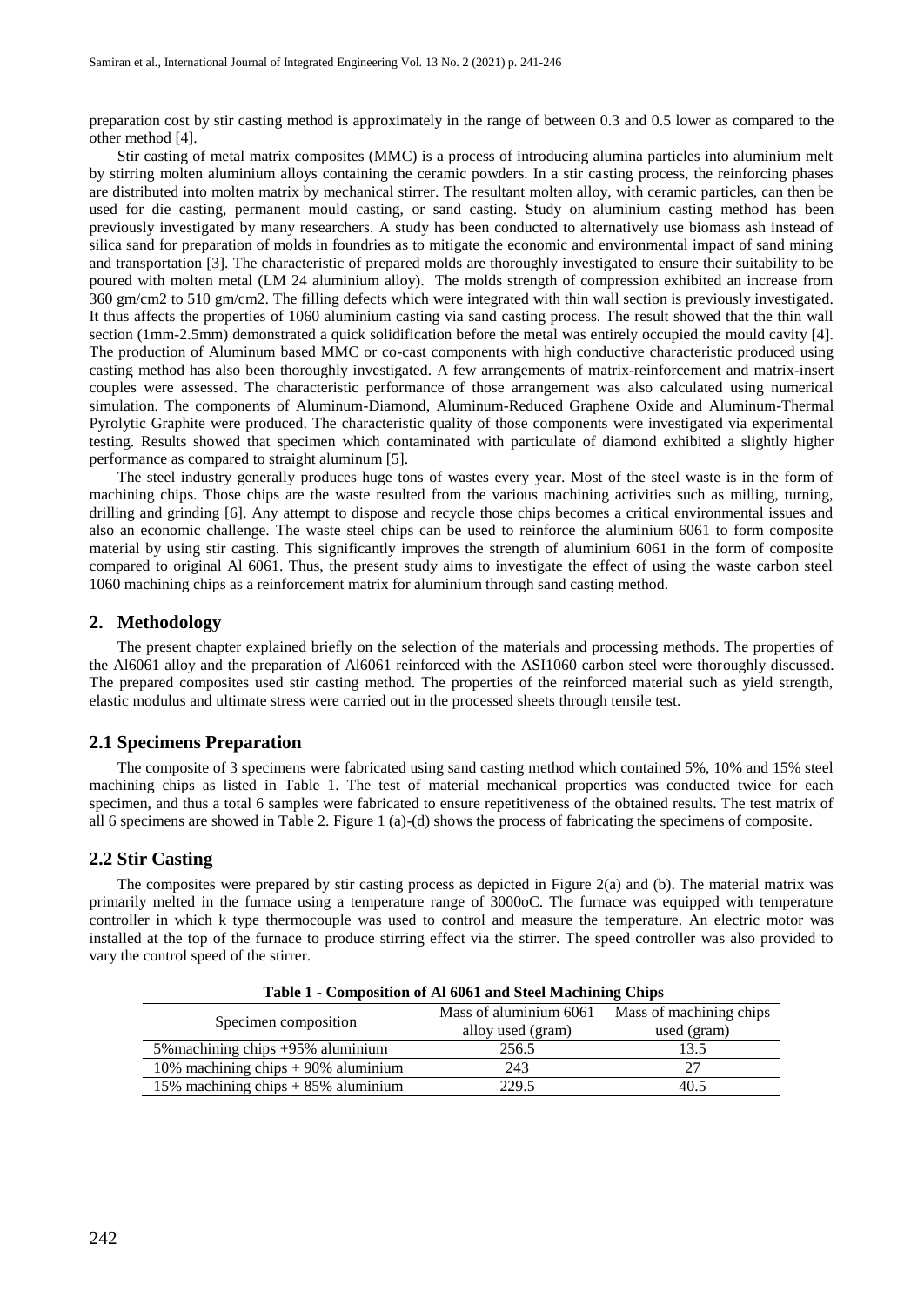| No of specimens | Details                                        |  |  |  |
|-----------------|------------------------------------------------|--|--|--|
|                 | 5% machining chips +95% aluminium [Test 1]     |  |  |  |
|                 | 5% machining chips +95% aluminium [Test 2]     |  |  |  |
| 2               | 10% machining chips $+90\%$ aluminium [Test 1] |  |  |  |
|                 | 10% machining chips $+90\%$ aluminium [Test 2] |  |  |  |
|                 | 15% machining chips $+85%$ aluminium. [Test 1] |  |  |  |
| h               | 15% machining chips + 85% aluminium. [Test 2]  |  |  |  |

**Table 2 - Test matrix of 6 specimens**



**Fig. 1** *-* **(a) specimens of Aluminium 6061 Reinforced with ASI 1060 Steel machining chips; (b) machining chips of carbon steel 1060; (c) mixing of machining chips in molten aluminium 6061 in stir casting; (d) product of specimens by sand casting**

### **2.3 Sand Casting**

Sand casting is a technique that involves a mould which produces either via metal, wood, or wax as to produce a reverse appearance in a specific sand which then is used as the mould for the molten metal. The sand mould was occupied with a molten metal which then being naturally cool and solidify. The solidified metal was removed by hitting the mould with any hard object like hammer and pipe to crack the sand mold and expose the metal object. The present study used the ASTM E8M as selected object shape as shown in Figure 3(a) due to simplicity and easy to cast with the sand mould without the aid of 3D printed method.

#### **2.4 Tensile Testing**

Tensile testing is the fundamental material science test, consisting of applying the tension force on the specimen until failure occurs. The data measured from this test was loaded and elongated. By knowing the dimension of the specimen, the mechanical properties of the material can be determined. The properties obtained from the measurements were Young's modulus, poison ratio and yield strength. The uniaxial tensile testing was employed to characterize the properties of composite material using the Universal Machine GT-7001-LS10, with load specification of 50kN as shown in Figure 3 (b).



**Fig. 2** *-* **(a) Stir Casting Setup (b) Schematic Diagram of Stir Casting**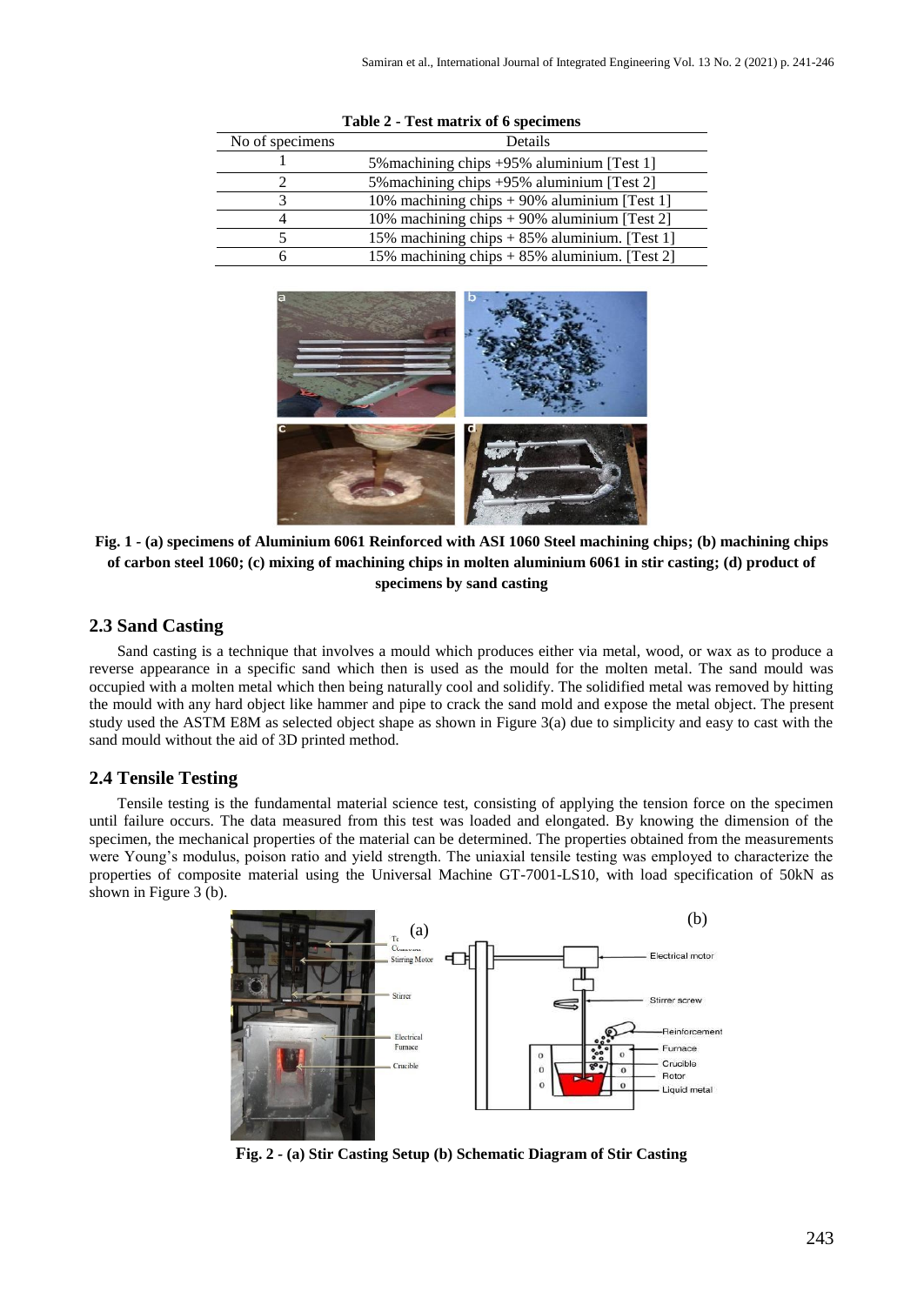

**Figure 3** *-* **(a) ASTM E8M Standard Dimension; (b) Universal Testing Machine**

#### **3. Results and Discussion**

Figure 4(a) to (c) showed the results of stress-strain curved generated from universal testing machine for each specimen. The graph was tensile stress against tensile strain. The calculation of the strength was using the Bluehill software. The strain of the material was calculated by using extensor-meter attached to the tested material. The properties for tensile test of aluminium 6061 reinforced with steel machining chips were tabulated in Table 3. The present testing involved the specimens with diameter and dimension differences of  $\pm 0.02$ . The yield strength and elastic modulus of the composite aluminium with 15% of steel machining chips was higher compared to the specimens with 10% and 5% steel machining chips as depicted in Figure 5(a) and (b). The results showed that the high percentages of reinforcement element like steel machining chip 1060 seemed capable to increase the strength of the composite. The high yield and ultimate strength in steel machining cheap which were 485Mpa and 620Mpa, respectively, as one of the factors that increased the strength of pure AL6061. Thus, strength of the composite materials increased as the percentage of steel machining chips increased.

Table 3 shows that the yield strength for 5%, 10% and 15% of steel machining chips is 76.733MPa, 114.73MPa and 258.27MPa, respectively. The reinforcement of 15% of steel machining chips composition was exhibited 70% and 55.5% higher yield strength compared to 5% and 10% of composition, respectively. The specimen with the 15% steel machining chips also showed higher yield strength, elastic modulus and ultimate tensile stress compared to the other specimen's type. This was due to the presence of Mn (manganese) in the machining steel off 1060 that drove the substitution of solid solution, and created the atomic lattice strain, hence inhibiting the dislocation movement of atoms. In addition, the β' phase of Mn (manganese) also acted as pinning agent and inhibited the dislocation movement [9].

| Reinforcement<br>composition<br>$\frac{6}{2}$ | Max.<br>Load<br>[kN] | <b>Elongation</b><br>@max<br>[mm] | <b>Elongation</b><br>@break<br>[mm] | <b>Elastic</b><br>modulus<br>[MPa] | Yield<br>strength<br>[MPa] | Max<br><b>Stress</b><br>[MPa] | Max<br>strain<br>$\frac{0}{0}$ | <b>Stress</b><br>@break<br>[MPa] |
|-----------------------------------------------|----------------------|-----------------------------------|-------------------------------------|------------------------------------|----------------------------|-------------------------------|--------------------------------|----------------------------------|
|                                               | 5.49                 | 4.00                              | 2.012                               | 7318.31                            | 76.733                     | 109.2                         | 1.085                          | 50.246                           |
| 10                                            | 8.45                 | 4.53                              | 4.496                               | 5023.14                            | 114.73                     | 167.8                         | 1.76                           | 82.488                           |
| 15                                            | 15.5                 | 9.952                             | 13.0665                             | 8441.9                             | 258.27                     | 307.8                         | .18                            | 152.68                           |

**Table 3 - Tensile Test result for 5%, 10% and 15% of Reinforced Steel Machining Chips**

The percentage of 10% reinforcement exhibited higher elastic modulus than 5% reinforcement. However, the reinforcement of 10% steel machining chips showed 31.3% lower elastic modulus compared to 5% reinforcement as illustrated in Figure 5 (b). One of the factors was probably due to the error that occurred during casting process. The defect may occur on the specimen fabricated using sand casting method. Some bubbles existed in the specimen that reduced the modulus of elasticity of the material. The bubbles were formed due to extra wet sand, thus producing gases when the hot metal pouring came into contact with the sprue of the sand casting.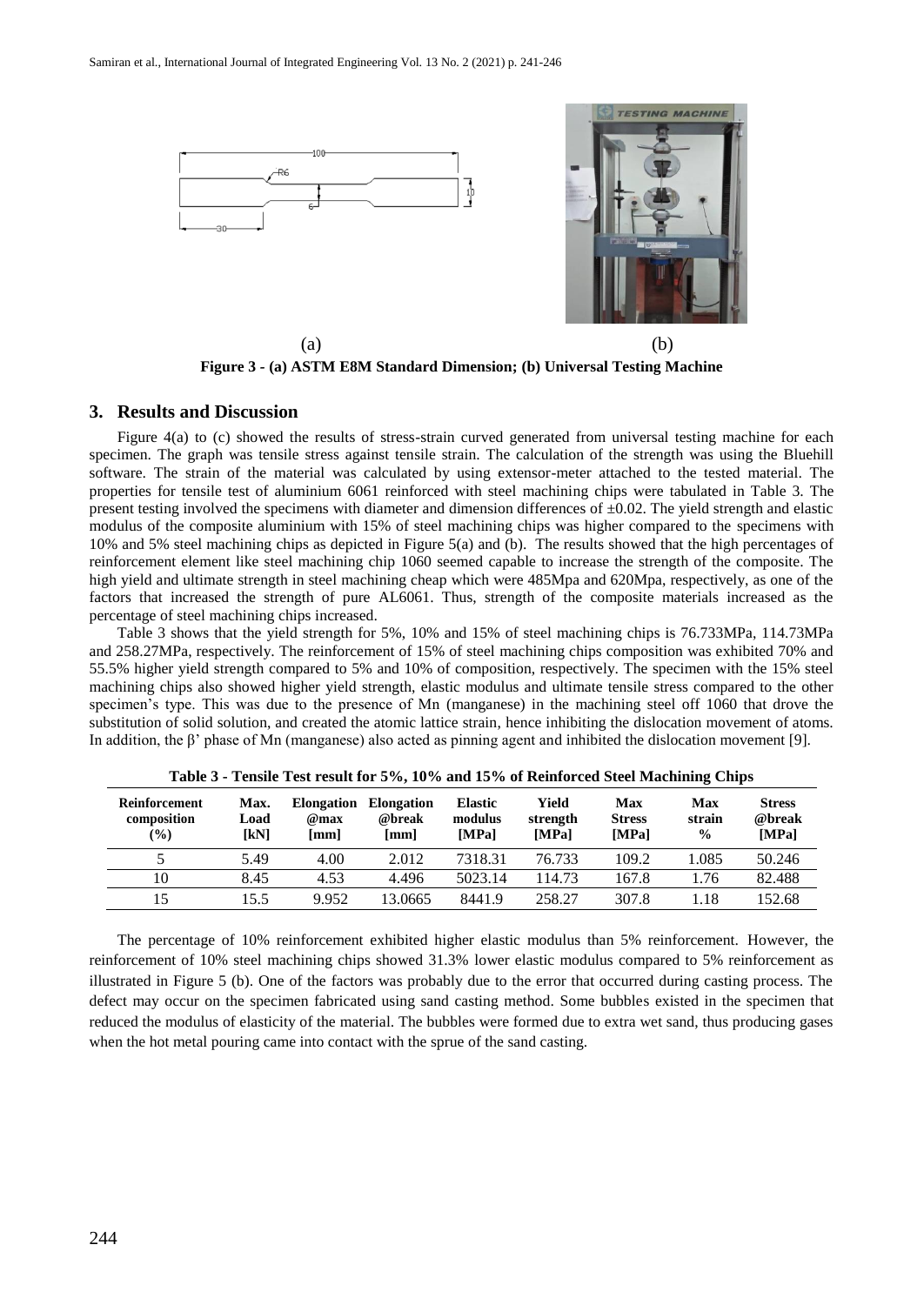

**Fig. 4** *-* **Stress-strain curve for Specimen with (a) 5%; (b) 10%; (c) 15% Reinforcement of Steel Machining Chips**



**Figure 5 - (a) Ultimate Tensile Stress of different Composition; (b) Elastic Modulus of different Steel Machining Chips Composition**